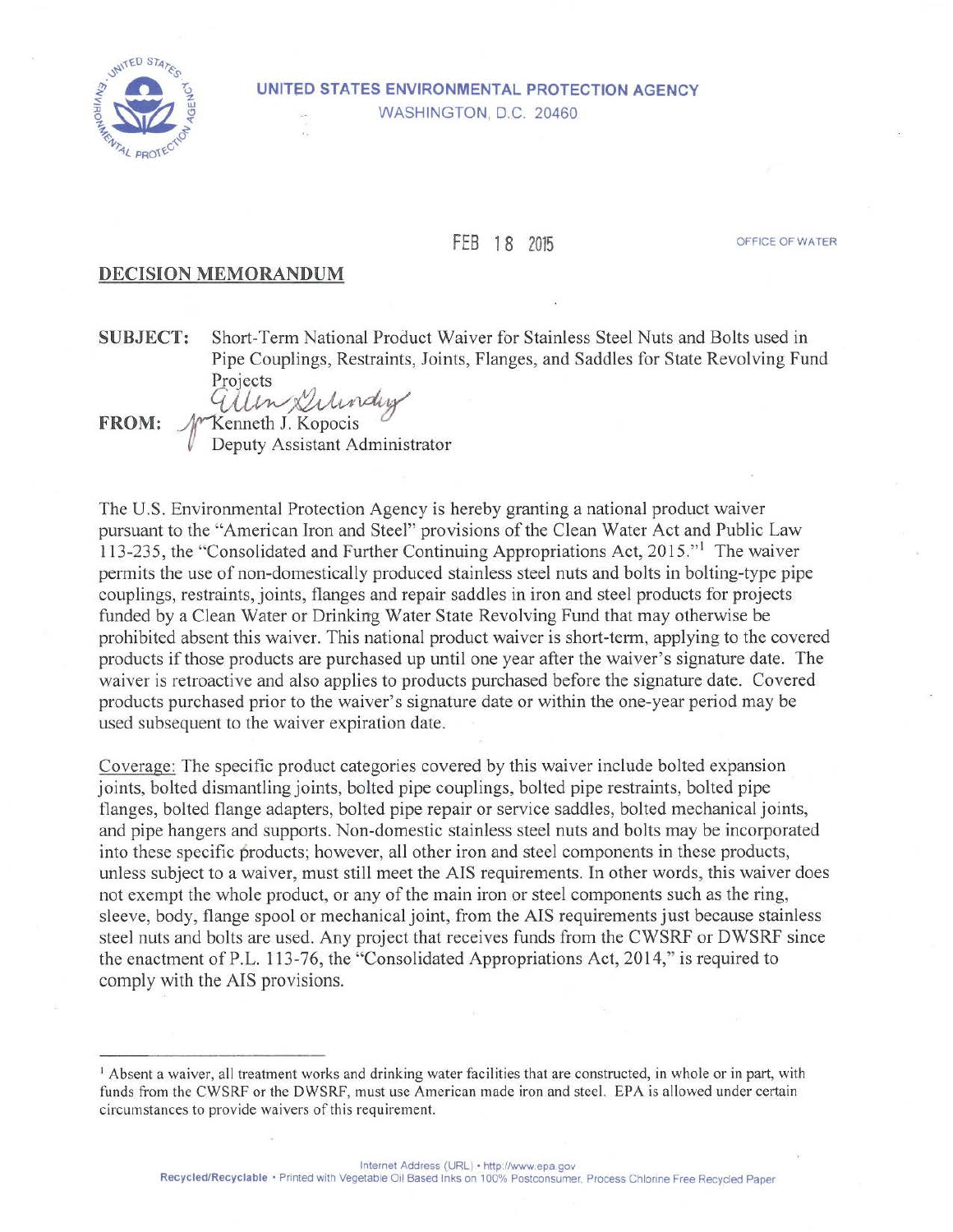Rationale: The AIS provisions require CWSRF and DWSRF assistance recipients to use specific domestic iron and steel products that are produced in the United States if the project is funded through an SRF assistance agreement unless the Agency determines that it is necessary to waive this requirement. EPA has authority to issue waivers in accordance with Section  $608(c)(2)$  of the Clean Water Act and the AIS provisions extended by P.L. 113-235, the "Consolidated and Further Continuing Appropriations Act, 2015," under the authority of Section 424(b)(2). The provision states in part: "[the requirements] shall not apply in any case or category of cases in which the Administrator of the Environmental Protection Agency...finds that – iron and steel products are not produced in the United States in sufficient and reasonably available quantities and of a satisfactory quality."

Product manufacturers and suppliers informed EPA of concerns about insufficient availability of appropriate domestically produced stainless steel nuts and bolts for use in their bolting-type products. They noted concerns about both delivery (up to six-month delays) and pricing (as much as ten-fold increases per fastener piece).

EPA conducted extensive research and outreach into the market supply of the required parts and determined that, at the time of this waiver, the current manufacturers and suppliers of domestic stainless steel nuts and bolts used in the products identified above are not able to deliver sufficient and reasonably available quantities and sizes of stainless steel nuts and bolts for the products needed. Although special-order stainless steel nuts and bolts might be obtainable for select requests, the lag-time for delivery of these products does not meet the requirements of most projects or suppliers. However, one supplier informed EPA that it is in the process of increasing its supply of domestic nuts and bolts and expects to be providing increased supply within several months. Hence, EPA is providing a national product waiver for one year. Prior to the expiration of the waiver, EPA intends to reassess the market and supply for stainless steel nuts and bolts for the products of interest and will reassess the need for reissuing this waiver.

Public Comments: EPA received comments generally in favor of issuing a waiver. Several commenters requested that EPA include additional types of stainless steel bolts and rods within purview of this waiver, as follows: threaded U-bolts used as a part of a pipe saddle; the restraint rod in bolted pipe restraints; joint harness tie bolts; threaded hook rods in adjustable beam clamps; and pipe hanger rods. EPA is declining to include these products in this waiver. The pipe hanger rods and threaded hook rods are not integral to the coupling products covered by this waiver. Additionaily, market research shows that the requested additional rods/U-bolts/harness tie bolts integrated within the couplings covered by this waiver are all domestically available. Their availability is in sufficient quantity to differentiate them from the covered stainless steel bolts and nuts covered herein.

Some commenters requested that EPA make the waiver a permanent action. EPA has decided to issue the waiver for a one-year term. Prior to the expiration of the waiver, EPA will reassess the product market for any changes in domestic availability. As noted above, EPA learned that at least one domestic manufacturer has expressed interest in producing AIS compliant products that would meet the need addressed by this waiver. Hence, EPA has determined that it will not issue a permanent waiver at this time.